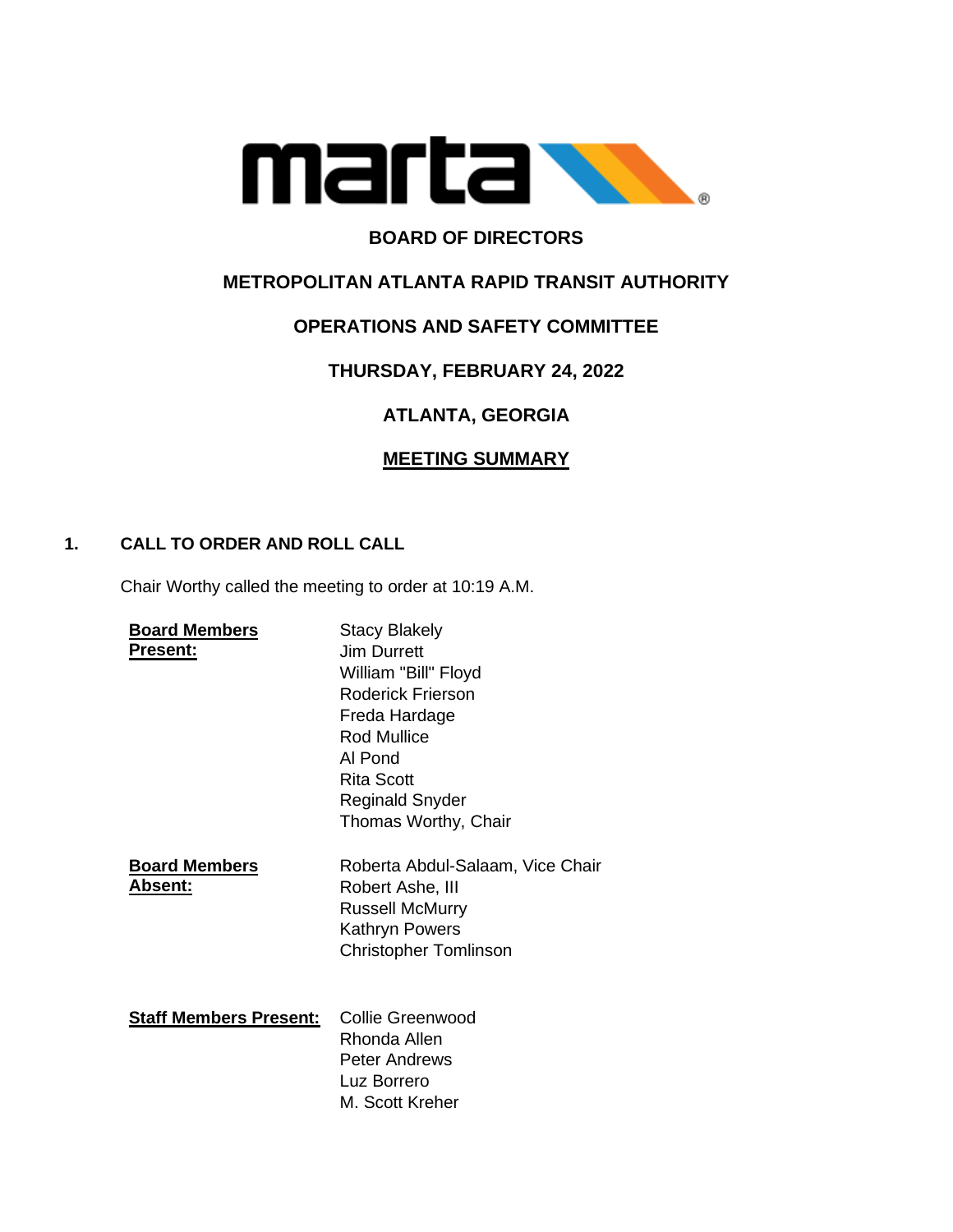Ralph McKinney Manjeet Ranu Raj Srinath George Wright

**Also in Attendance:** Board General Counsel Justice Leah Ward Sears of Smith, Gambrell & Russell, LLP; David Wickert (AJC); other MARTA staff: Jorge Bernard, Phyllis Bryant, Keith Chambers, Stephany Fisher, Lawrence Graham, Kenya Hammond, Jacqueline Holland, Tyrene Huff, Jonathan Hunt, MPD Officer Hutt, Deloris Jacobs, Keri Lee, Dean Mallis, Douglas Miller, Paula Nash, Lt. Chablis Salters, Kirk Talbott, and Board Techs, Jonathan Brathwaite, Adrian Carter, Abebe Girmay, Kareem Jackson, Courtne Middlebrooks, and Andre Pendleton.

### **2. APPROVAL OF THE MINUTES**

#### **Minutes from January 27, 2022 Operations and Planning Committee.**

Approval of Minutes from January 27, 2022 Operations and Planning Committee. On a motion by Board Member Pond, seconded by Board Member Mullice, the motion passed by a vote of 9 to 0 with 9 members present.

#### **3. RESOLUTIONS**

#### **Resolution Authorizing the Award of a Contract for the Procurement of Threat & Vulnerability Assessment, Training & Exercise, RFP P47755.**

Approval of the Resolution Authorizing the Award of a Contract for the Procurement of Threat & Vulnerability Assessment, Training & Exercise, RFP P47755. On a motion by Board Member Hardage, seconded by Board Member Pond, the resolution passed by a vote of 9 to 0 with 9 members present.

#### **Resolution to Rescind the Award to Tyler Technologies, Inc., and an Approval of Award to Central Square Technologies, LLC for Police Computer Aided Dispatch/Records Management System, RFP P46669.**

Approval of the Resolution to Rescind the Award to Tyler Technologies, Inc., and an Approval of Award to Central Square Technologies, LLC for Police Computer Aided Dispatch/Records Management System, RFP P46669. On a motion by Board Member Pond, seconded by Board Member Mullice, the resolution passed by a vote of 9 to 0 with 9 members present.

#### **Resolution Authorizing the Award of a Single Source Contract for Procurement of Brake System Overhaul/Repairs for Atlanta Streetcar Number RFPP P49950**

Approval of the Resolution Authorizing the Award of a Single Source Contract for Procurement of Brake System Overhaul/Repairs for Atlanta Streetcar Number RFPP P49950. On a motion by Board Member Hardage, seconded by Board Member Durrett, the resolution passed by a vote of 9 to 0 with 9 members present.